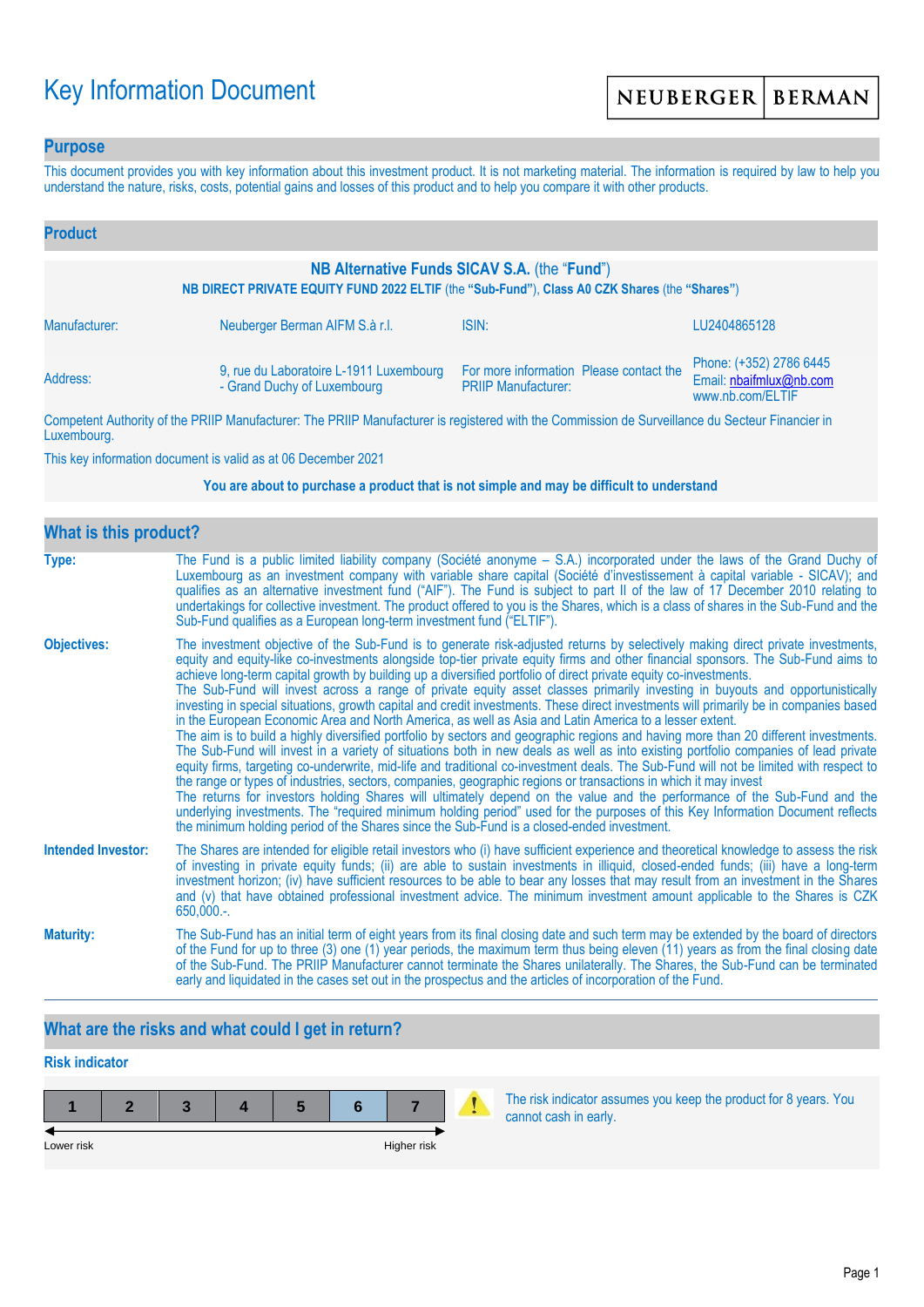The summary risk indicator ("SRI") is a guide to the level of risk of this product compared to other products. It shows how likely it is that the product will lose money because of movements in the markets or because we are not able to pay you. We have classified this product as class 6 out of 7, which is a high risk class. This rates the potential losses from future performance at a high-level, and poor market conditions impact the capacity of the Sub-Fund to pay you. **Be aware of currency risk. In some circumstances, you may receive payments in a different currency, so the final return you will get may depend on the exchange rate between** 

#### **the two currencies. This risk is not considered in the indicator shown above.**

If the currency of the Shares is different from the currency of the Sub-Fund, exchange rate fluctuations will affect the return on investment. Also, the Sub-Fund will make investments in different currencies. This product does not include any protection from future market performance so you could lose some or all of your investment. If the Sub-Fund is not able to pay you what is owed, you could lose your entire investment.

#### **Performance Scenarios**

**Investment 10 000 CZK**

**Market developments in the future cannot be accurately predicted. The scenarios shown are only an indication of some of the possible outcomes based on recent returns. Actual returns could be lower.**

| <b>INVESURENT TV UVU UZN</b> |                                     |                                              |
|------------------------------|-------------------------------------|----------------------------------------------|
| <b>Scenarios</b>             |                                     | 8 years<br>(minimum required holding period) |
| <b>Stress Scenario</b>       | What you might get back after costs | 7 652.82 CZK                                 |
|                              | Average return each year            | $-3.29%$                                     |
| <b>Unfavourable Scenario</b> | What you might get back after costs | 15 568,47 CZK                                |
|                              | Average return each year            | 5.69%                                        |
| <b>Moderate Scenario</b>     | What you might get back after costs | 18 025.14 CZK                                |
|                              | Average return each year            | 7.64%                                        |
| <b>Favourable Scenario</b>   | What you might get back after costs | 21 244.45 CZK                                |
|                              | Average return each year            | 9.88%                                        |

This table shows the money you could get back over the next 8 years (recommended holding period), under different scenarios, assuming that you invest 10 000 CZK. The scenarios shown illustrate how your investment could perform. You can compare them with the scenarios of other products. The scenarios presented are an estimate of future performance based on evidence from the past on how the value on this investment varies, and are not an exact indicator. What you get will vary depending on how the market performs and how long you keep the product. The stress scenario shows what you might get back in extreme market circumstances, and it does not take into account the situation where we are not able to pay you. The figures shown include all the costs of the product itself, but may not include all the costs you pay to your advisor or distributor. The figures do not take into account your personal tax situation, which may also affect how much you get back.

#### **What happens if Neuberger Berman AIFM S.à r.l. is unable to pay out?**

Losses are not covered by an investor's compensation or guaranteed scheme. The investor may not face a financial loss due to the default of the PRIIP Manufacturer.

Brown Brothers Harriman (Luxembourg) S.C.A (the "Depositary") will perform safekeeping duties for the Fund's assets. In the event of the insolvency of the PRIIP Manufacturer, the Fund's assets in the safekeeping of the Depositary will not be affected. However, in the event of the Depositary's insolvency, or someone acting on its behalf, the Fund may suffer a financial loss. However, this risk is mitigated to a certain extent by the fact the Depositary is required by law and regulation to segregate its own assets from the assets of the Fund. The Depositary will also be liable to the Fund and the investors for any loss arising from, among other things, its negligence, fraud or intentional failure properly to fulfil its obligations (subject to certain limitations).

#### **What are the costs?**

The Reduction In Yield ("RIY") shows what impact the total costs you pay will have on the return you might receive and may reduce the growth of your investment ("Impact on Return"). The total costs take into account one-off, ongoing and incidental costs. The amounts shown below are the cumulative costs of the product itself, at the recommended holding periods. The figures assume that you invest 10 000 CZK. The figures are estimates and may change in the future.

#### **Costs over Time**

The person selling you or advising you about this product may charge you other costs. If so, this person will provide you with information about these costs, and should show you the impact that all costs will have on your investment over time.

| Investment 10 000 CZK           | If you cash in after 8 years |
|---------------------------------|------------------------------|
| <b>Total costs</b>              | 2958.40 CZK                  |
| Impact on return (RIY) per year | 3.70%                        |